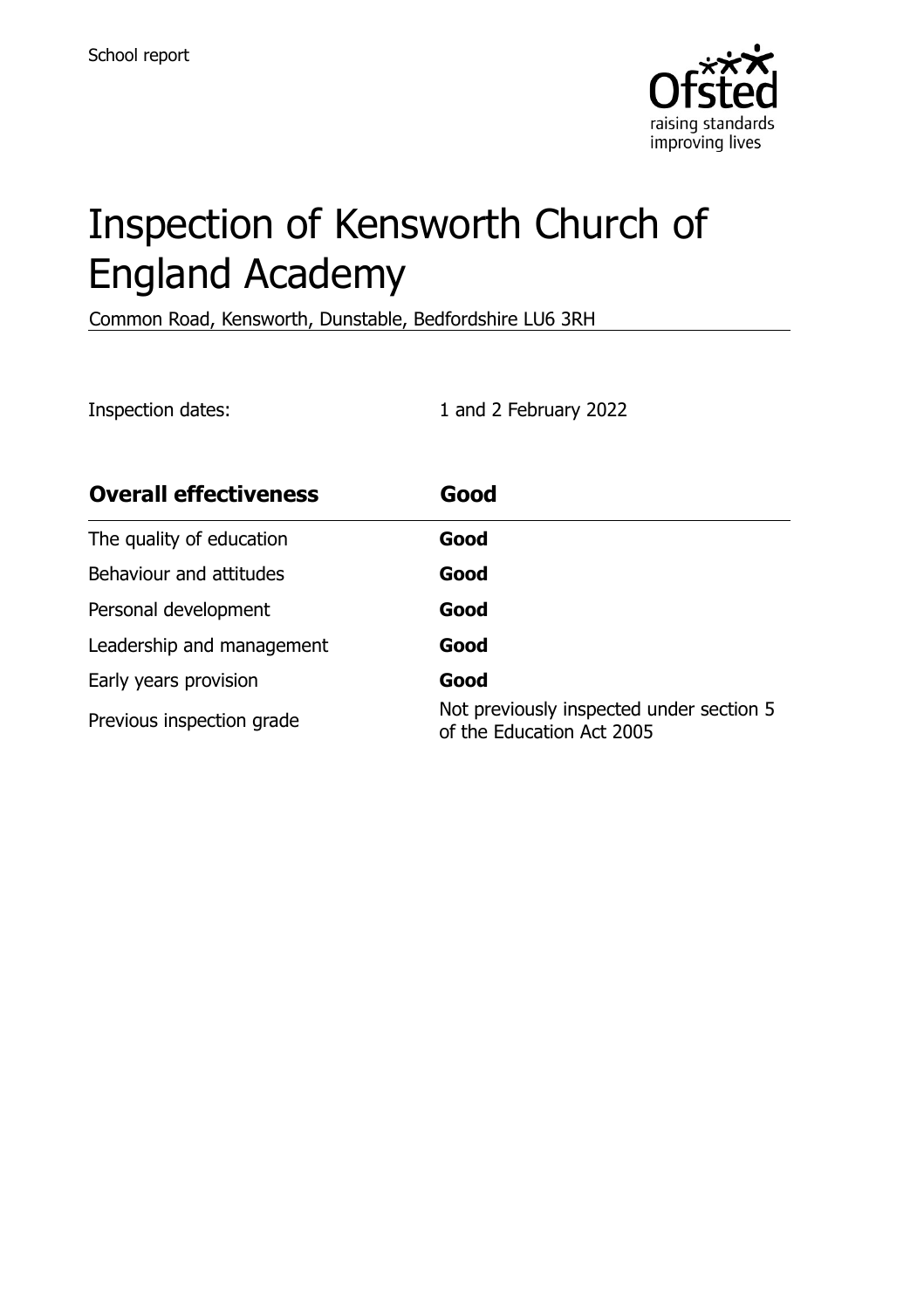

# **What is it like to attend this school?**

Kensworth is a small school with a big heart. Pupils are happy. They love coming to school to learn and play with their friends. Pupils feel safe. They think of their school as one big family. Many parents agree. A typical parent comment stated, 'There is a wonderful sense of community.'

Pupils work hard in lessons. Their teachers expect them to listen and try their best. Pupils enjoy sharing their work with the school dog, Luna. They are proud to wear Luna's stickers in recognition of special achievements.

Pupils said that bullying is rare. If it does happen, then adults will sort out any problems. Pupils know there is always someone to talk to at school. They use their 'helping hands' to identify an adult who will listen to them. Pupils said that talking to Luna always makes them feel calm and settled.

Pupils understand and value each other's differences. Pupils said that is important to accept one another, and that differences can make everyone feel special.

#### **What does the school do well and what does it need to do better?**

Leaders have a clear and shared understanding for what they want pupils to know by the time they leave. They have planned an ambitious curriculum that covers all subjects expected. Leaders have ensured that their plans match the needs of pupils where classes include mixed-age groupings.

Leaders identify the order in which staff should teach this knowledge to pupils. This ensures that pupils build their learning on what they already know. Pupils can talk about what they are learning. However, this is not the case in all subjects, such as geography. Pupils' understanding is less secure in a few subjects. This is because leaders have not clearly identified the essential knowledge that pupils need to learn.

In most subjects, leaders know how well pupils are progressing. Leaders check how well pupils are learning the curriculum. Leaders have only recently introduced new assessment approaches, and so their checks are not as effective across all subjects. In these cases, leaders do not know what pupils have remembered over time.

Children learn phonics as soon as they start school. Staff follow the school's phonics programme closely. They make sure that pupils regularly practise new sounds. The books pupils read are well matched to the sounds that they know. This means that pupils become successful readers. Adults are quick to spot where pupils need extra help. They provide extra help so that pupils keep up with their peers. Leaders promote pupils' love of reading through regular reading of stories, and choosing more books from the school library.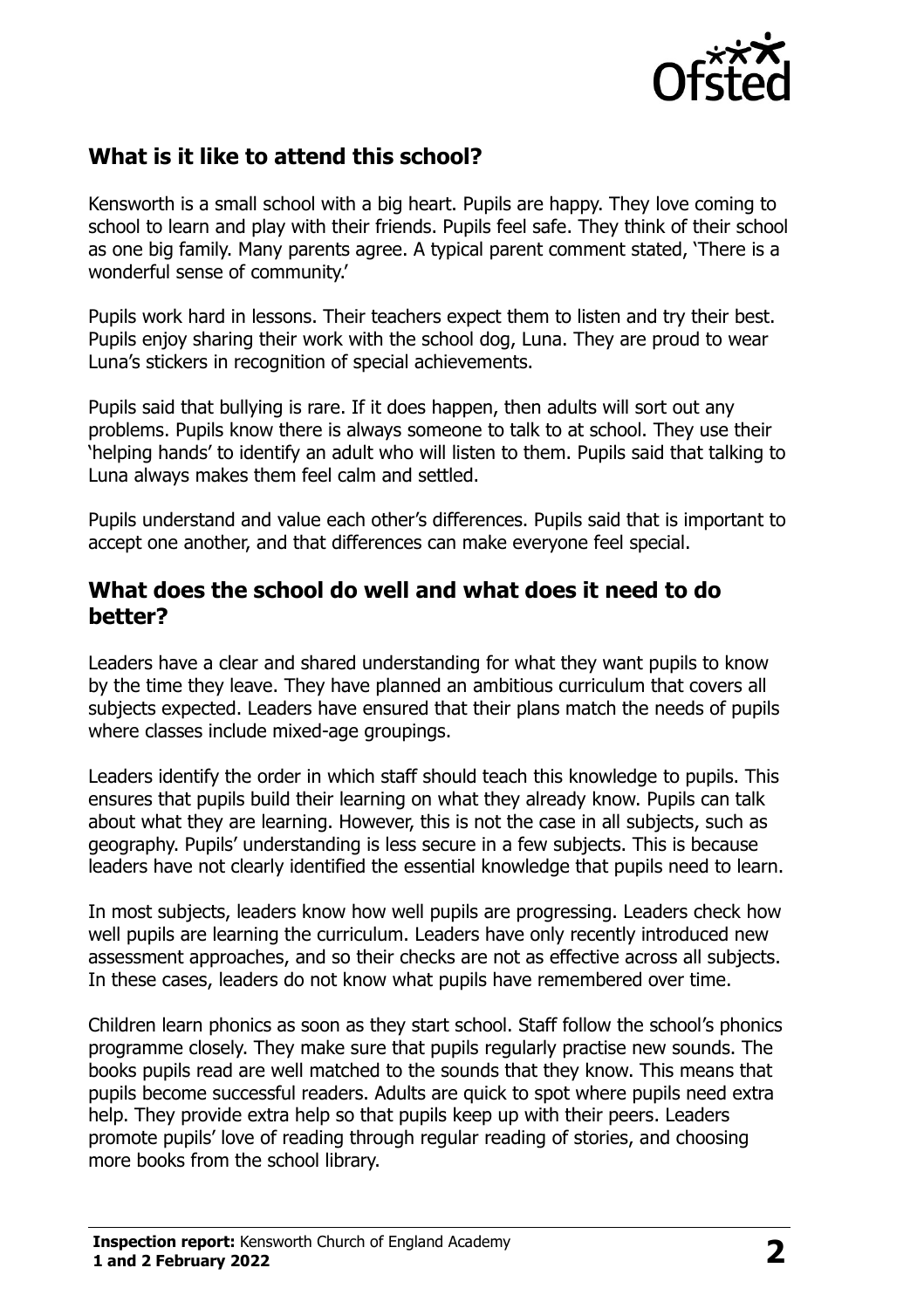

All pupils learn the same curriculum, including pupils with special educational needs and/or disabilities (SEND). Staff identify the needs of pupils with SEND quickly and accurately. Leaders help teachers to adapt their plans to meet the wide-ranging needs of pupils with SEND. As a result, these pupils learn and achieve well.

Leaders promote pupils' personal development well. For example, pupils enjoy making suggestions about how they can improve the school. Pupils serve as school councillors, or they lead and organise lunchtime clubs. Through the Christian ethos, they discuss what it means to be courageous and kind. Pupils are well prepared for life in modern Britain.

The trust is working closely with the new local governing board to develop governors' roles. There is still more work to be done to ensure that governors fully understand the impact of the school's curriculum. Governors and leaders ensure that the workload of staff is manageable.

# **Safeguarding**

The arrangements for safeguarding are effective.

Leaders, governors and staff have created a strong culture of safeguarding. They are alert for any signs that pupils may be at risk of harm. Leaders provide staff with regular training. Staff understand how to report their concerns. Leaders swiftly follow up any concerns. They work with a range of external services to provide vulnerable pupils with the support they need.

Pupils learn how to keep safe through their personal, social and health education learning. They understand how to stay safe when online. Pupils know how to report any concerns they may have for their own safety.

# **What does the school need to do to improve?**

#### **(Information for the school and appropriate authority)**

- In a few subjects, the curriculum is not sufficiently considered to provide teachers with the precise information they need to plan their lessons. This means that in these subjects, the pupils are less secure in the things that they need to learn. Leaders should continue with their work to review their planned curriculum to ensure that essential knowledge is clearly chosen in all subjects.
- Leaders recognise that, in some foundation subjects, the system of assessment is still being developed and embedded. This means that leaders are not able to identify exactly what pupils have remembered over the long term. Leaders should ensure that they review their assessment approaches, so that they understand what pupils have learned over time across all subjects.
- Not all governors know how well the planned curriculum is being implemented. This means that they are not able to hold leaders fully to account for the quality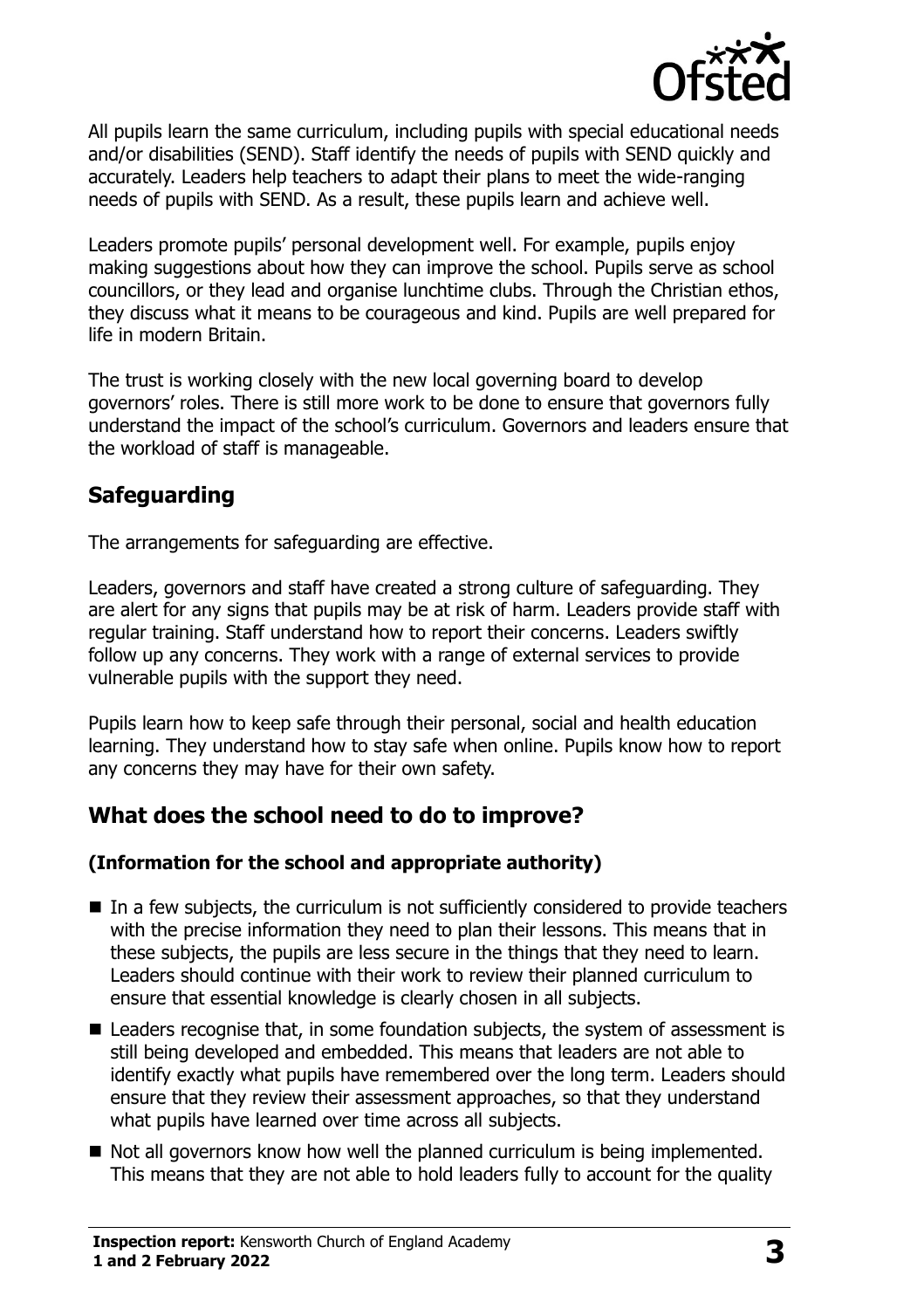

of education. Governors should develop their knowledge of the school so that they provide leaders with even more appropriate challenge and support.

## **How can I feed back my views?**

You can use [Ofsted Parent View](http://parentview.ofsted.gov.uk/) to give Ofsted your opinion on your child's school, or to find out what other parents and carers think. We use information from Ofsted Parent View when deciding which schools to inspect, when to inspect them and as part of their inspection.

The Department for Education has further quidance on how to complain about a school.

If you are the school and you are not happy with the inspection or the report, you can [complain to Ofsted.](http://www.gov.uk/complain-ofsted-report)

## **Further information**

You can search for [published performance information](http://www.compare-school-performance.service.gov.uk/) about the school.

In the report, '[disadvantaged pupils](http://www.gov.uk/guidance/pupil-premium-information-for-schools-and-alternative-provision-settings)' refers to those pupils who attract government pupil premium funding: pupils claiming free school meals at any point in the last six years and pupils in care or who left care through adoption or another formal route.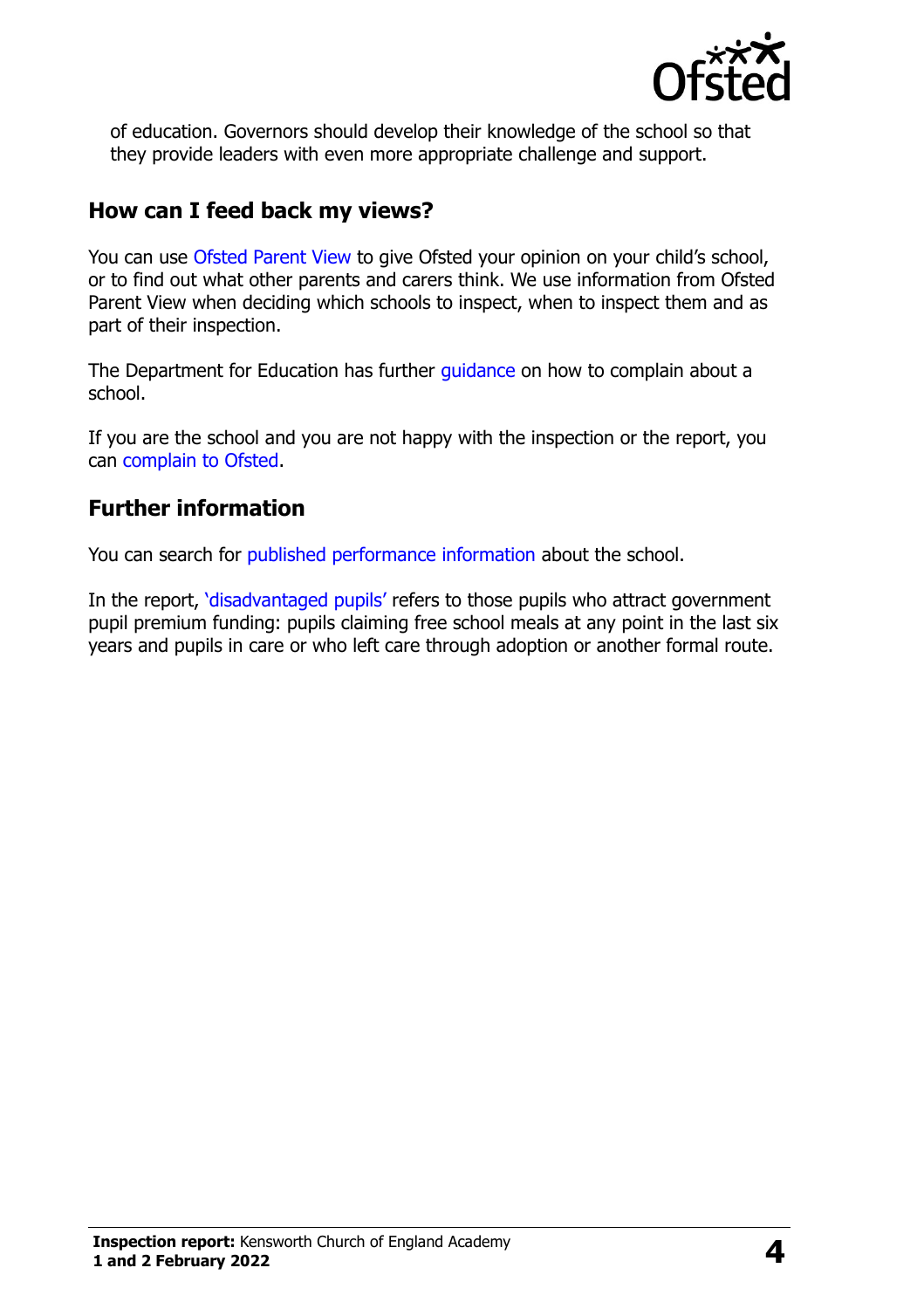

## **School details**

| Unique reference number             | 144458                      |
|-------------------------------------|-----------------------------|
| <b>Local authority</b>              | <b>Central Bedfordshire</b> |
| <b>Inspection number</b>            | 10212074                    |
| <b>Type of school</b>               | Primary                     |
| <b>School category</b>              | Academy sponsor-led         |
| Age range of pupils                 | 3 to 11                     |
| <b>Gender of pupils</b>             | Mixed                       |
| Number of pupils on the school roll | 68                          |
| <b>Appropriate authority</b>        | Board of trustees           |
| <b>Chair of trust</b>               | Mike Bailey                 |
| <b>Headteacher</b>                  | Steph O'Neill               |
| Website                             | www.kensworthacademy.co.uk  |
| Date of previous inspection         | Not previously inspected    |

# **Information about this school**

- The school is part of the Diocese of St Albans Multi-Academy Trust. It joined in August 2017.
- Since becoming an academy, the school has not received a section 48 inspection. The school requires this inspection as a denominational Church of England faith school.
- The headteacher was appointed to the full-time substantive post in September 2021.
- The school does not use any alternative providers.

# **Information about this inspection**

The inspectors carried out this inspection under section 5 of the Education Act 2005.

■ This was the first routine inspection the school received since the COVID-19 pandemic began. Inspectors discussed the impact of the pandemic with leaders and have taken that into account in their evaluation of the school.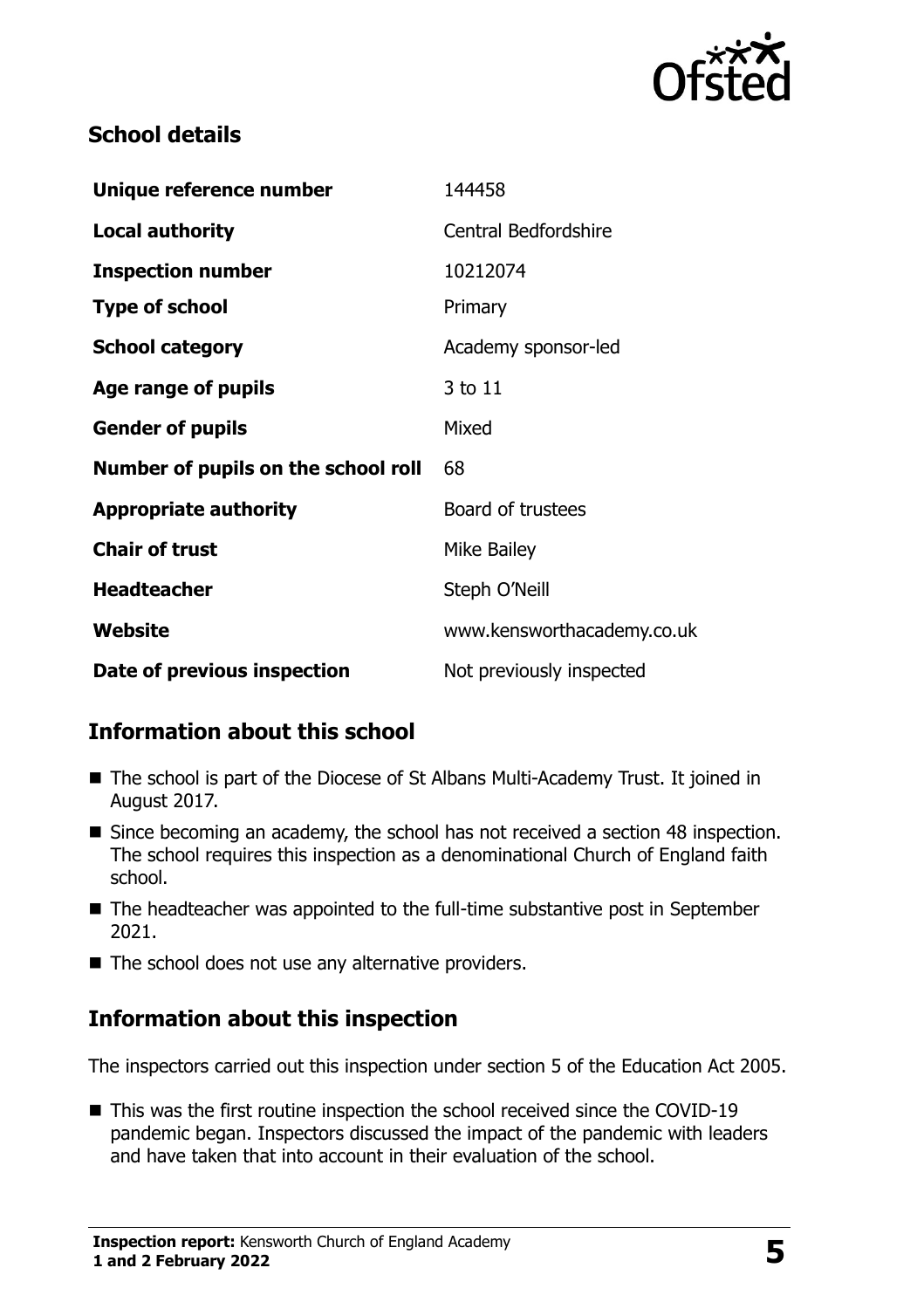

- Inspectors looked closely at reading, mathematics, physical education and geography. This included speaking with subject leaders, reviewing curriculum documents, visiting lessons, reviewing examples of pupils' work and speaking with some pupils about their learning.
- Inspectors held discussions with the headteacher, who is also the special needs coordinator; representatives of the trust, including the chief executive officer; and members of the local board of governance, including the chair of governors.
- Inspectors scrutinised school documentation, including documents that related to safeguarding and school planning, evaluation documents, governor minutes and reviews of the school's work that had been carried out by the trust.
- Inspectors considered 23 responses to Ofsted's online questionnaire, Parent View, as well as 21 free texts. Inspectors also spoke to parents as they collected pupils from the school.
- Inspectors spoke to groups of staff, including non-teaching staff. They also considered the responses from 13 school staff to Ofsted's survey.
- Inspectors considered 38 responses from the pupil survey. They also spoke to pupils about their work and experiences while at school.

#### **Inspection team**

Steve Mellors, lead inspector **Her Majesty's Inspector** 

Lesley Stevens **Contact Contact Contact Contact Contact Contact Contact Contact Contact Contact Contact Contact Contact Contact Contact Contact Contact Contact Contact Contact Contact Contact Contact Contact Contact Contac**